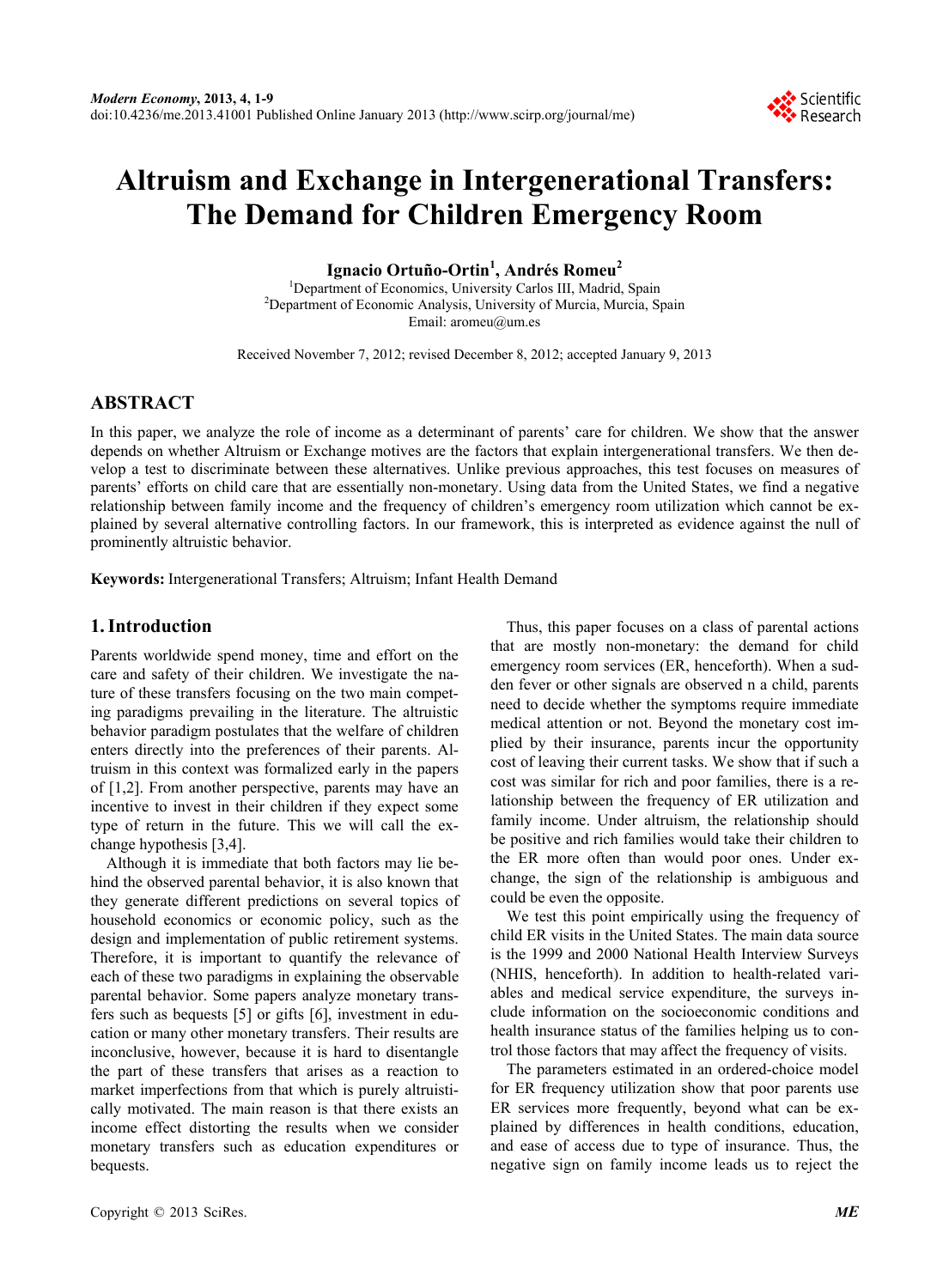altruistic hypothesis as a main factor driving the use of ER services. Furthermore, the data do not reject and are consistent with a theoretical prediction of the exchange model, namely, that the differences in the use of ER services between rich and poor should be smaller in economies with a low level of social mobility. The interpretation of these results deserves a word of caution: although both hypotheses may actually lay behind child upbringing in most other cases, our general conclusion is that the exchange hypothesis provides a better explanation of the observed parental behavior in the case of ER use.

#### **2. The Theoretical Model**

In this section, we propose a simple theoretical framework for the relationship between family income and ER visits. We abstract from fertility considerations and assume families consisting of one mother and a single child. Individuals in each generation live for two periods. In the first period, the child is a minor and the mother is the only one who works and consumes. The mother consumes her whole current income,  $y_p$  in the first period so there are no savings or borrowings for the second period. During the first period the child might show symptoms potentially indicating a fatal illness that can have serious consequences but coursing with unspecific symptoms for instance, meningitis. Let us write  $r = 1$  if the child gets the disease and  $r = 0$  if she does not. The mother does not directly observe *r* but an informative signal *s*. We denote the conditional probability that the child has the disease as  $p(s) = P(r = 1|s)$ . We assume that  $p(s)$  increases with the signal. Having observed the signal *s*, the mother must decide whether or not to take the child to the ER. Taking the child to the ER requires a non-monetary effort of magnitude *e*. Effort *e* is assumed to be constant and independent of family income. It is reasonable to think that such an assumption is unrealistic, since rich and poor families might face a dissimilar value of *e* in response to differences in ease of access to the health system or differences in the shadow price or opportunity cost of time. We will return to this discussion when presenting the empirical implications of the model.

The consequences of the child's health are revealed in the second period. If she had the disease during childhood but she was not treated, it is assumed that she becomes disabled in economic terms and her utility is zero. If the child was treated or did not have the disease, she becomes a healthy adult, able to work and consume. Children's income is random and takes the value  $\varepsilon_{\rm H} y_{\rm c}$ with probability  $1 - \alpha$  and the value  $\varepsilon_L y_c$  with probability *α*, where  $\varepsilon_L < 1 < \varepsilon_H$ . The  $y_c$  depends on the mother's first period income as  $y_c = v(y_p)$  where the function  $v(\cdot)$  is increasing and concave. Without loss of generality, we further assume that the mother's income in the second period is deterministic and again equal to first period's  $y_p$  and that  $\varepsilon_L \le y_p / v(y_p) \le \varepsilon_H$ , *i.e.*, a rich child is richer than her mother and a poor child is poorer than her mother.

## **2.1. The Altruistic Hypothesis**

Back in the first period, the mother must decide whether to take her child to the ER when she observes s or not. An altruistic mother, as in [1] or [2], cares about the future welfare of her child by incorporating her child's utility in the second period. In other words, let  $u_p(\cdot)$  be the her child. The mother's utility  $U(c_p, c_c)$  is assumed to utility function of the mother in the second period regarding their own consumption and  $u_c(\cdot)$  the utility of be quasi-linear in consumption, *i.e.*,

$$
U(c_p, c_c) = u_p(c_p) + \beta u_c(c_c).
$$

During this second period, monetary transfers are allowed between the mother and the child. Let  $b \ge 0$  be the transfer to the child in the second period. The budget constraint imposes the condition that  $b \leq y_p$ . To simplify the analysis, we will assume that the mother gives transfer  $b > 0$  to the child only when the child is poor and zero otherwise. If the degree of altruism towards the child is very high, parents may want to transfer even when the adult child is rich. However, the model is concerned with the decision of the parents regarding ER use in the first period. Decreasing marginal utility implies that the size of the bequest decreases with the child's income. Therefore, setting a bequest of zero for rich children does not alter the results on ER demand.

If the signal on child illness is very high, the mother will be impelled to take her child to the ER. If the illness does not reach a particular threshold, she will stay at home. Our primary interest is to characterize this threshold.

**Proposition 1.** *Under altruism*, *there exists a decreasing threshold signal function*  $s_U(y_p)$  *that makes mother indifferent between taking her child to the ER and not doing so*.

*Proof***.** *If the mother decides to take her child to the ER she must solve the maximization problem*:

 $max<sub>b</sub>$ :

$$
\Pi^{ER} \equiv \alpha U\big(\,y_p - b, \varepsilon_L y_c + b\big) + (1 - \alpha)U\big(\,yp, \varepsilon_H y_c\,\big) - e
$$

*with first-order conditions of b* , *interior solution of*

$$
\beta = u'_p \left( y_p - b^* \right) \middle/ u'_c \left( \varepsilon_L y_c + b^* \right)
$$

*The solution*  $b^*$  depends on  $y_p$ , the mother's in*come*. *If the mother decides not to take her child to the ER*, *she must solve*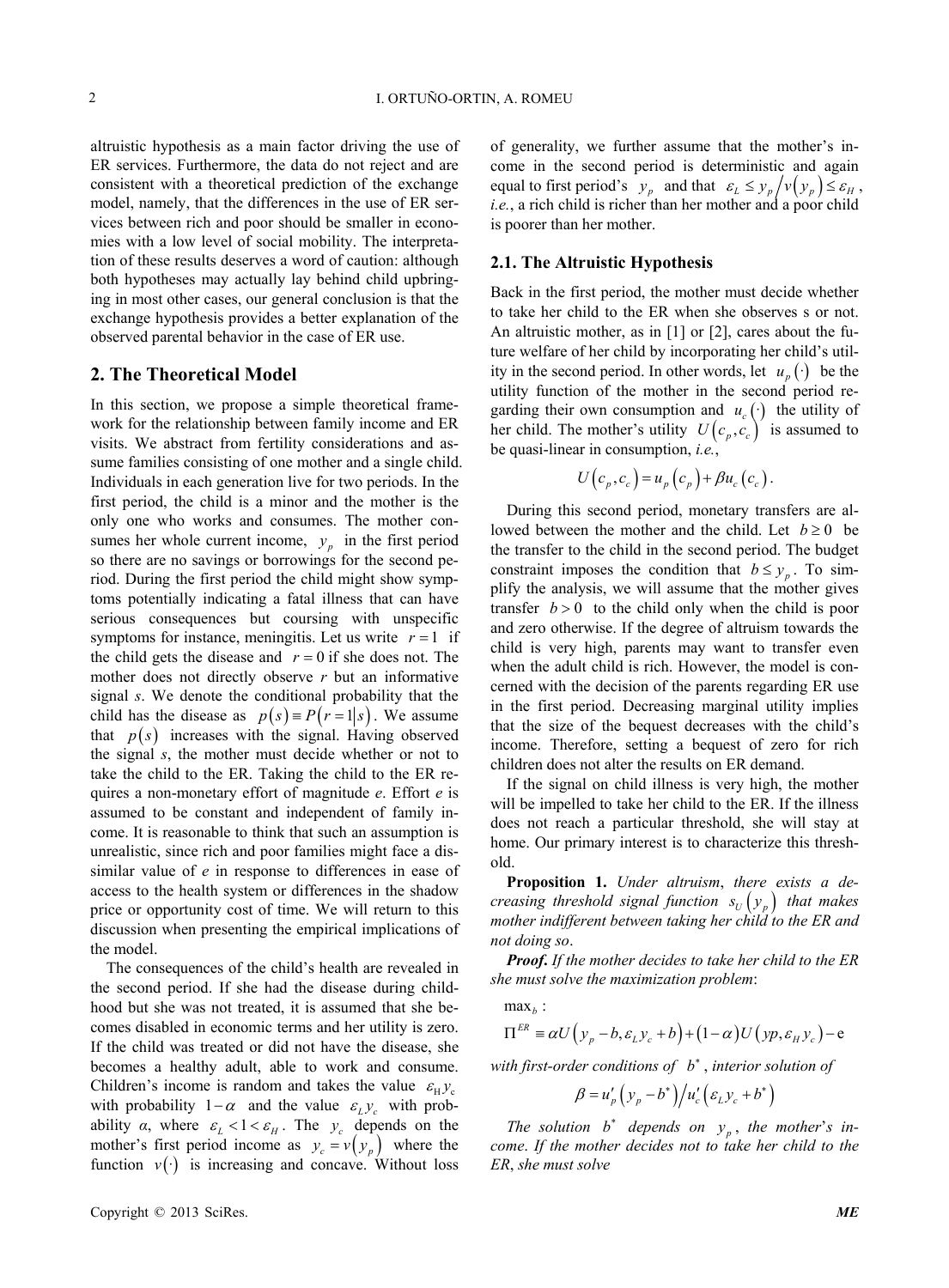$$
\max_b : \Pi^U \equiv (1 - p(s)) (\alpha U(y_p - b, \varepsilon_L y_c + b) + \cdots + (1 - \alpha) U(y_p, \varepsilon_H y_c)) + p(s) u_p(y_p)
$$

*with first-order conditions as above. Since b\* is the same in both cases*, *the threshold s that render the mother indifferent is given by the solution to*  $\Pi^{ER} = \Pi^U$ . *Differentiability and the implicit function theorem ensure the existence of a solution say*  $s(y_p)$ . Now we want to *show that*  $s(y_p)$  *is decreasing in mother's income. Making*  $\Pi^{ER} = \Pi^{U}$  *and simplifying terms we obtain:* 

$$
\alpha (u_p (y_p - b^*) + \beta u_c (\varepsilon_L y_c + b^*)) + (1 - \alpha) \beta u_c (\varepsilon_H y_c)
$$
  
= e/p(s)

*Since*  $p' > 0$  *and*  $u_c \left( \varepsilon_H v(y_p) \right)$  *is increasing in*  $y_p$ , *it is enough to show that* 

$$
u_p\left(y_p-b^*\right)+\beta u_c\left(\varepsilon_L v\left(y_p\right)+b^*\right)
$$

*is increasing in <sup>p</sup> y* . *Differentiating this expression*, *it suffices show that* 

$$
\beta u_c \Big( \varepsilon_L y_C + b^* \Big) \Big( \varepsilon_L y_C + b^* \Big) \ge
$$
  
 
$$
u'_p \Big( y_p \Big) - u'_p \Big( y_p - b^* \Big) \Big( 1 - b'^* \Big)
$$

*where*  $b^*$  *is the slope of*  $b^*$ , *solution to*  $\max_b : \Pi^{ER}$ . *Substituting the solution and simplifying*, *the condition now reads*

$$
u'_{p}\left(y_{p}-b^{*}\right)\left(1+\varepsilon_{L}v\left(y_{p}\right)\right)\geq u'_{p}\left(y_{p}\right)
$$

*Since*  $b^* \geq 0$  *and*  $v'(\cdot) \geq 0$ , *concavity of*  $u_p$  *ensures that the above inequality holds.* ■

Proposition 1 holds because the welfare of a child enters into the preferences of the mother as a normal good. A rich mother will value more the chance of giving bequests to her children so she will be more ready to pay cost e and the signal threshold that prompts her to act is lower.

Note that the cost *e* has been assumed to be the same for rich and poor families, and the risk of illness  $p(s)$ is also the same. Therefore rich mothers, facing a lower hurdle, will use the ER more often.

**Claim 1.** *Ceteris paribus*, *if the altruistic hypothesis holds*, *rich families will make more intensive use of ER services*.

The *ceteris paribus* clause above is intended to mean similar health conditions and similar cost of effort for the rich and the poor. Therefore, to obtain an empirical test that is valid, controls for family health, insurance, and other socioeconomic conditions are needed. This is explained in Section 3.

#### **2.2. The Exchange Hypohtesis**

Altruism may not be the only motivation behind mother's

efforts. In many developing countries, the family is sometimes the only social institution for the care of the elderly. Although this is not the case in the developed world, there is some empirical evidence showing that children often make transfers to their parents when the latter are old [7] [8]. Thus, if the mother expects some return from her child in the second period, she would have an incentive to raise a healthy child and to pay the cost e of taking her child to the ER after observing a signal. This we call the exchange hypothesis. It is important to note that in this paper we do not

model the decision of the child regarding transfers to the latter is old. There are three main approaches in the literature regarding this point: inverse altruism [9], social norms [10] and transfers in exchange for bequest [11], but the main results of our model are not affected by the specific channel and we just consider that the mother receives an amount  $h > 0$  from her child in the second period. For simplicity we will assume that the mother expect to receive *h* only when her income is smaller than her child's and expects zero if the child is poor.<sup>1</sup> We make the magnitude of *h* depend on the mother's income, relative to her child's if the child is rich. Since  $y_c$  depends on  $y_p$ , we will simply write  $h(y_p)$ .

The mother's payoff depends exclusively on her total consumption and the possible effort of taking her child to the ER:

$$
(1-\alpha)u_p\left(y_p+h\left(y_p\right)\right)+\alpha u_p\left(y_p\right)-e\qquad(1)
$$

If the child is not taken to the ER, then the expected utility is

$$
(1-p(s))\left[(1-\alpha)u_p\left(y_p+h(y_p)\right)+\alpha u_p\left(y_p\right)\right] +p(s)u_p\left(y_p\right)
$$
 (2)

The signal threshold  $s_E$  that makes (1) equal to (2) is characterized in the next proposition.

**Proposition 2.** *Under the exchange hypothesis*, *there exists a threshold signal function*  $s_E(y_p)$  *such that*:

- If  $h'(\cdot) \leq 0$  then  $s_E(y_p)$  is increasing.
- *If*  $h'(\cdot) > 0$  then the sign of  $s_E(y_p)$  is ambiguous.

*Proof. Equating* (1)*-*(2) *and simplifying* 

$$
u_p\left(y_p + h\left(y_p\right)\right) - u_p\left(y_p\right) = \mathrm{e}/\left(1-\alpha\right)p\left(s\right)
$$

Let  $s_E(y_p)$  be the solution. First, consider the case where *h* is constant, *i.e.*,  $h' = 0$ . In this case, by concav*ity of the utility function*, *the expression* 

$$
u_p\left(\mathbf{y}_p + h\right) - u_p\left(\mathbf{y}_p\right)
$$

*is decreasing in the mother's income. As*  $p(\cdot)$  *is in-*

<sup>&</sup>lt;sup>1</sup>In the United States the average wealth at age 50 is higher than the average wealth for people over 65 [12].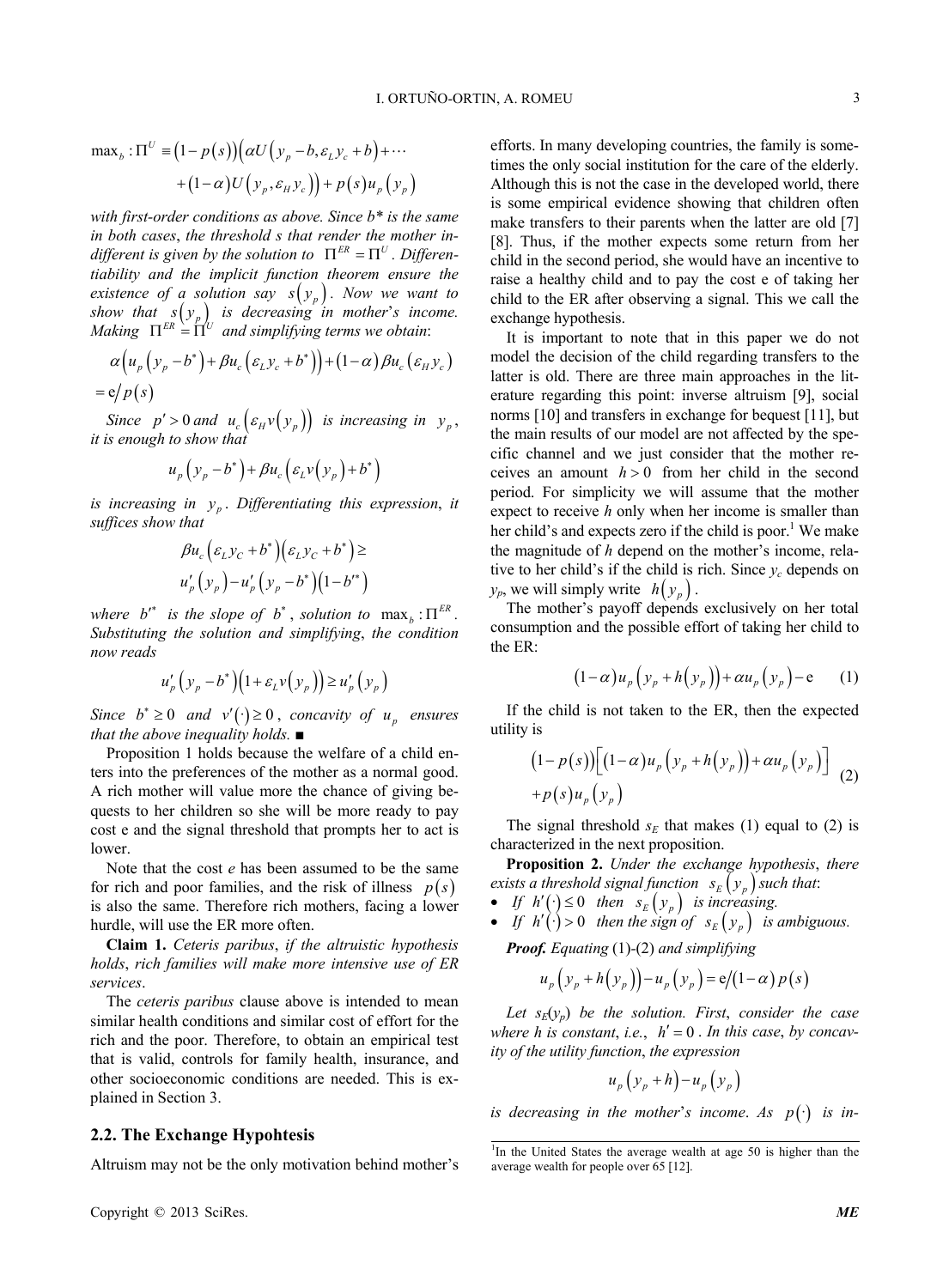*creasing,*  $s_E' > 0$ . Following the same reasoning, the *result also holds for*  $h' < 0$ *. In the case of*  $h' > 0$ *though, we need a closed-form solution of*  $s_E(y_p)$  *to determine the slope.* ■

The first case is perhaps the most realistic: it may happen if a rich mother has a rich child and child-to-mother transfers are increasing in child's income. In that case  $s_E(y_p)$  may be increasing under some particular conditions.

**Proposition 3.** *Under the exchange hypothesis*, *if* 

$$
1 + h'\left(y_{p}\right) < u'_{p}\left(y_{p}\right) / u'_{p}\left(y_{p} + h\left(y_{p}\right)\right)
$$

 $\text{holds and } h'(\cdot) > 0 \quad \text{then } s'_E(\cdot) > 0$ *.*

**Proof.** To obtain 
$$
s'_E > 0
$$
, the term

$$
u_p\left(\mathcal{Y}_p + h\left(\mathcal{Y}_p\right)\right) - u_p\left(\mathcal{Y}_p\right)
$$

*must be decreasing*, *i.e.*,

$$
u'_{p}\left(y_{p}+h(y_{p})\right)\left(1+h'\left(y_{p}\right)\right)-u_{p}\left(y_{p}\right)<0
$$

*Rearranging*, *we obtain the desired condition.* ■

size of  $h'(y_p)$ . One case where it does is when children The condition in proposition 3 holds depending on the are altruistic towards parents and *h* is assumed to be endogenously determined as the solution to the maximization problem of the child,

$$
\max_{h} : u_c \left( \varepsilon_H v \left( y_p \right) - h \right) + \mathrm{d} u_p \left( y_p + h \right)
$$

such that  $h \geq 0$  where  $\delta$  is the degree of altruism from the child to the parents.

**Proposition 4.** *Consider the class of utility functions*   $u(x,t) = x^{1-t}/(1-t)$  and say  $v(y_p) = ky_p \gamma$  concave *function with*  $k > 0$  *and*  $0 < y < 1$ .

*If* 

$$
(1+\delta-1/t)\Big(y_p/(\varepsilon_H k y_p^{\gamma}+y_p)\Big)-k \gamma y_p^{\gamma-1}\geq 1
$$

*then*  $s'_E(\cdot) > 0$ .

*Proof. The solution to the maximization problem of the child is given by*

$$
h = \max\left[0, \varepsilon_H v\left(\mathcal{Y}_p\right)\delta^{1/t} \mathcal{Y}_p\big/\big(1+\delta^{1/t}\big)\right]
$$

*For corner solutions with h=0 we would be in the case of the previous proposition. Otherwise*, *after substitution of*   $p(y_p) = ky_p^{\gamma}$  *and h interior solution in the condition* 

$$
u'_{p} \left(y_{p} + h(y_{p})\right) \left(1 + h'(y_{p})\right) - u_{p} \left(y_{p}\right) < 0
$$

*the second part of the proposition follows.*



**Figure 1. Signal threshold s(·) as a function of family income for different levels of the social mobility parameter γ.**

taken as  $\delta = 0.45$ ,  $\tau = 2$ ,  $k = 20$ ,  $\varepsilon_H = 1.25$  and  $\alpha = 0.5$ . The conditional probability of illness is simply taken as  $p(s) = s$ . The mother's income  $y_p$  is in the range [0,40]. In all three cases function  $s_F$  is increasing.

There is an interesting interpretation of the *γ* parameter in the context of our model. This parameter controls the concavity of the *v* function and is in fact an index of social mobility: a concave *v* implies that, in expected terms, the child in a rich family will become relatively less rich than the parent. Thus, investing in the child yields a higher return in poor families than in rich families, the effect being stronger the lower *γ* is. Moreover, in societies with a high level of social mobility (low values of *γ*) the gradient of the  $s_E$  function will be smaller. In the empirical section of the paper we will show that the evidence does not seem to contradict this result.

## **3. Data on the Demand for Child ER Services**

We collected data from the NHIS of the National Center for Health Statistics<sup>2</sup> for the years 1999 and 2000. The basic purpose of the NHIS is to obtain information from U.S. families on the amount and distribution of illness, the effects of the same in terms of disability and chronic impairments, and the kind of health services received in a sample of households across the 50 states. For each household with non-adult members a sample child is selected and the family respondent is prompted to answer questions regarding the child's health conditions. A total of 26,000 families with children were interviewed in 1999 and 2000. Our sample contains 3379 children of biparental families with at least one child between 0 and 5 years old, and covered by private insurance. We leave aside the uninsured or those covered by Medicaid since they have a reputation for abusing hospital emergency room services and not getting regular infant check-ups [15,16].

There exist reasonable values of the parameters that meet condition (4). In **Figure 1** we plot the shape of  $s_E(\cdot)$  for different values of the parameters obtained from empirical sources. For instance, typical [13,14] estimates of *γ* range from 0.3 to 0.6 and we consider the cases of  $\gamma = 0.4$ , 0.5 and 0.6 cases. The remaining parameters are

<sup>2</sup> Data are publicly available at the Center for Disease Control website http://www.cdc.gov/nchs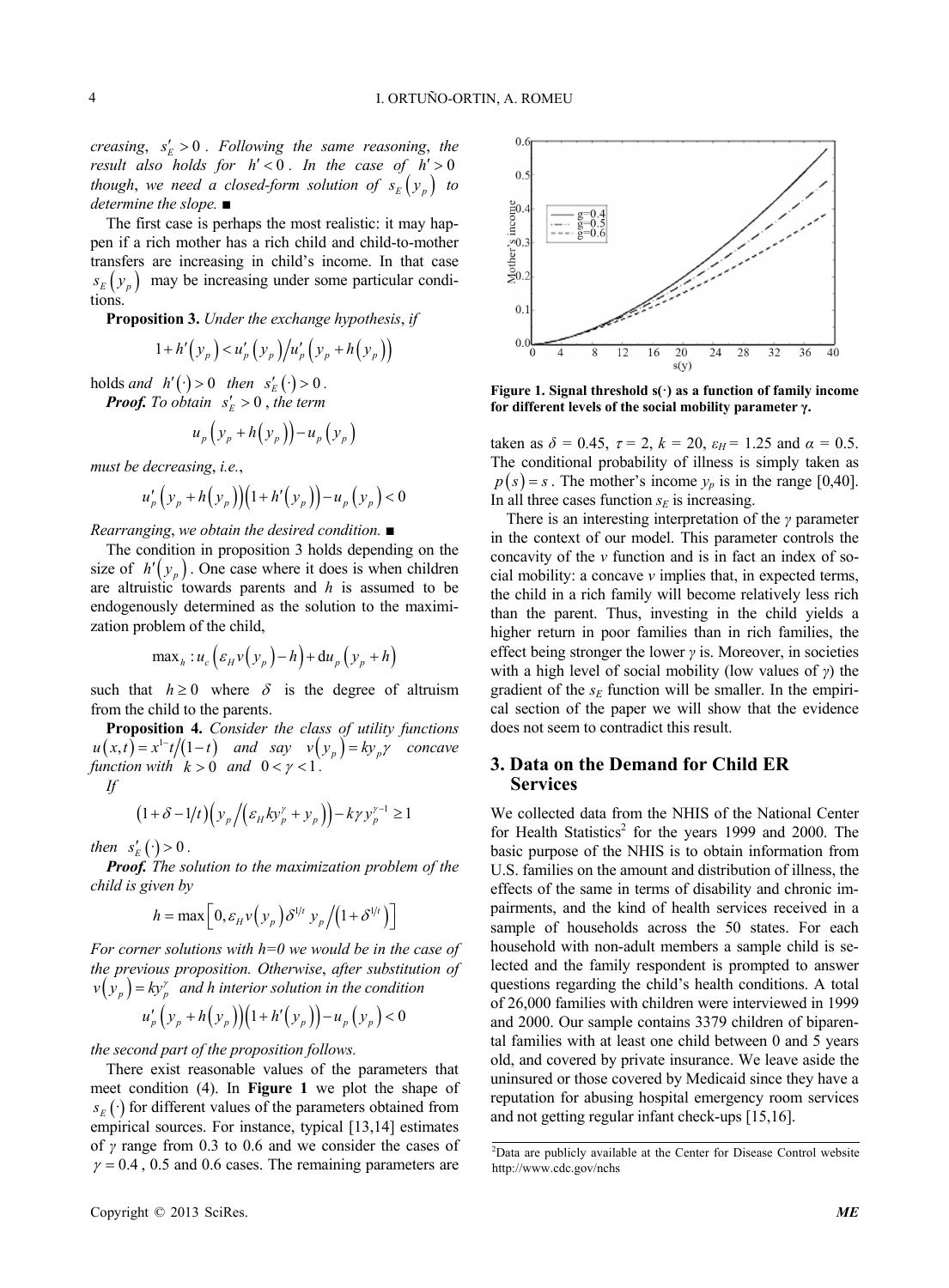We use these data to build a test for the hypothesis that altruistic behavior is the main force driving ER demand. From the discussion in the previous section, this test should be based on the sign of the slope of the signal threshold function. Although the  $s(\cdot)$  function is not observable, ER demand is. As explained in Claim 1, rich families should make more intensive use of child ER services, *ceteris paribus*.

**Table 1** constitutes a first approach to this idea. We use the frequency of ER visits and family income to compute a cross-frequency table. Of the 5,736 children who never went to the ER, 1,702 live in families earning more than USD 75,000, 1134 in families earning between USD 55,000 and 75,000, 1334 in families earning between USD 35,000 and 55,000 and 1566 in the category of less than USD 35,000. Of the families in the top income category, 82.82% never visited the ER. This contrasts with the figure of 77.37% for the poorest. Moreover, if we consider those families that went at least once to the ER, the low-income families tend to show longer tails of frequency counts: for instance, of the 49 children who went four or five times to the ER, 18 lived in families earning less than USD 40,000 while only 11 fell in the category of more than USD 75,000.

The correlation in **Table 1** constitutes a preliminary approach. Recall that Claim 1 is done under the assumption of a *ceteris paribus*, but there may exist several factors that can be correlated with family income and ER demand simultaneously that should be included in the specification.

First, health and income are related both in adults and in infants [17] even in developed countries such as the United States. Controls for health include child's age, which is a key factor to determine poor health risk in children, and dummy variables for having suffered allergic (asthma or digestive allergies) or infectious conditions (otitis, urine infections). Finally, the parents' assessment of a child's general health condition is also included in the specification.

|  |  | Table 1. Cross-frequency table. <sup>a</sup> |  |
|--|--|----------------------------------------------|--|
|--|--|----------------------------------------------|--|

| ER frequency of use | Family Income <sup>b</sup> |           |           |       |              |  |
|---------------------|----------------------------|-----------|-----------|-------|--------------|--|
|                     | $<$ 35                     | $35 - 55$ | $55 - 75$ | >75   | <b>TOTAL</b> |  |
| $\mathbf{0}$        | 77.37                      | 79.40     | 82.77     | 82.82 | 80.46        |  |
| 1                   | 13.83                      | 13.99     | 12.41     | 12.94 | 13.34        |  |
| $2 - 3$             | 7.31                       | 5.71      | 3.94      | 3.70  | 5.25         |  |
| $4 - 5$             | 0.89                       | 0.60      | 0.73      | 0.54  | 0.69         |  |
| $6 - 7$             | 0.25                       | 0.06      |           |       | 0.08         |  |
| $8 - 9$             | 0.25                       |           | 0.15      |       | 0.10         |  |
| $10 - 12$           | 0.05                       | 0.18      |           |       | 0.06         |  |
| $13 - 15$           |                            | 0.01      |           |       | 0.06         |  |
| $16+$               | 0.05                       |           |           |       | 0.01         |  |

<sup>a</sup>Units are percentage points; <sup>b</sup>In thousands of USD.

Second, the education of parents is related to family income and is a key factor for properly identifying the nature of the signal. The link between education and income is well documented [18]; thus, richer parents may use ER services less simply because the conditional distribution of the signal differs between rich and poor. It can also be the case that richer more educated mothers have healthier babies at birth because they followed healthier habits during pregnancy [19]. The educational level of parents is included as a regressor in the specification.

Third, it has been shown that the proximity of health facilities could be correlated with family income [20] and for this reason we include dummy variables for the region of the household (North, West, Midwest and South) and its location in a metropolitan area.

Fourth, insurance companies have been progressively introducing health management organizations (HMO) that lie between the patient and the medical system and that control the access of families to hospital services. We include a dummy for the presence of a HMO in the family insurance.

Fifth, individuals make long-term decisions on the basis of permanent income, not current income. Measuring permanent income is problematic because it cannot be observed. The gap between permanent and current income is expected to shrink as the individual approaches retirement age; therefore, the estimated ER/income gradient may also be expected to differ for those individuals whose permanent income is not actually far from their current income. To capture this effect, we include the cross-product of income with a dummy that indicates whether the head of the family is older than 40.

Sixth, the exchange model predicts that the slope becomes more negative the more concave  $s(\cdot)$  is. To capture this effect, we include cross-products of income and the region of the United States.

The risk of accidents and the differences in the shadow price of time may also play a role. Regarding the first, the NHIS sample does not provide information on the accident history of the child. The literature<sup>3</sup> is also inconclusive regarding how the risk of injury and income are related. Regarding the second, it is a factor of unobserved variability in our model, and its relationship to family income is in principle ambiguous. It is sensible to hypothesize that time is more expensive for the rich, and so the effort e should be more costly for rich families. However, rich families also have access to better technology and services regarding child care, such as more flexible

<sup>&</sup>lt;sup>3</sup>Reference [21] found that Mexican American infants have smaller odds of homicide or unintentional injury than Whites, but Native Americans (and Blacks to a minor degree) have higher ones. Reference [22] use data from an interview and find no relevant correlation between income and risk of injury in Canadian adolescents.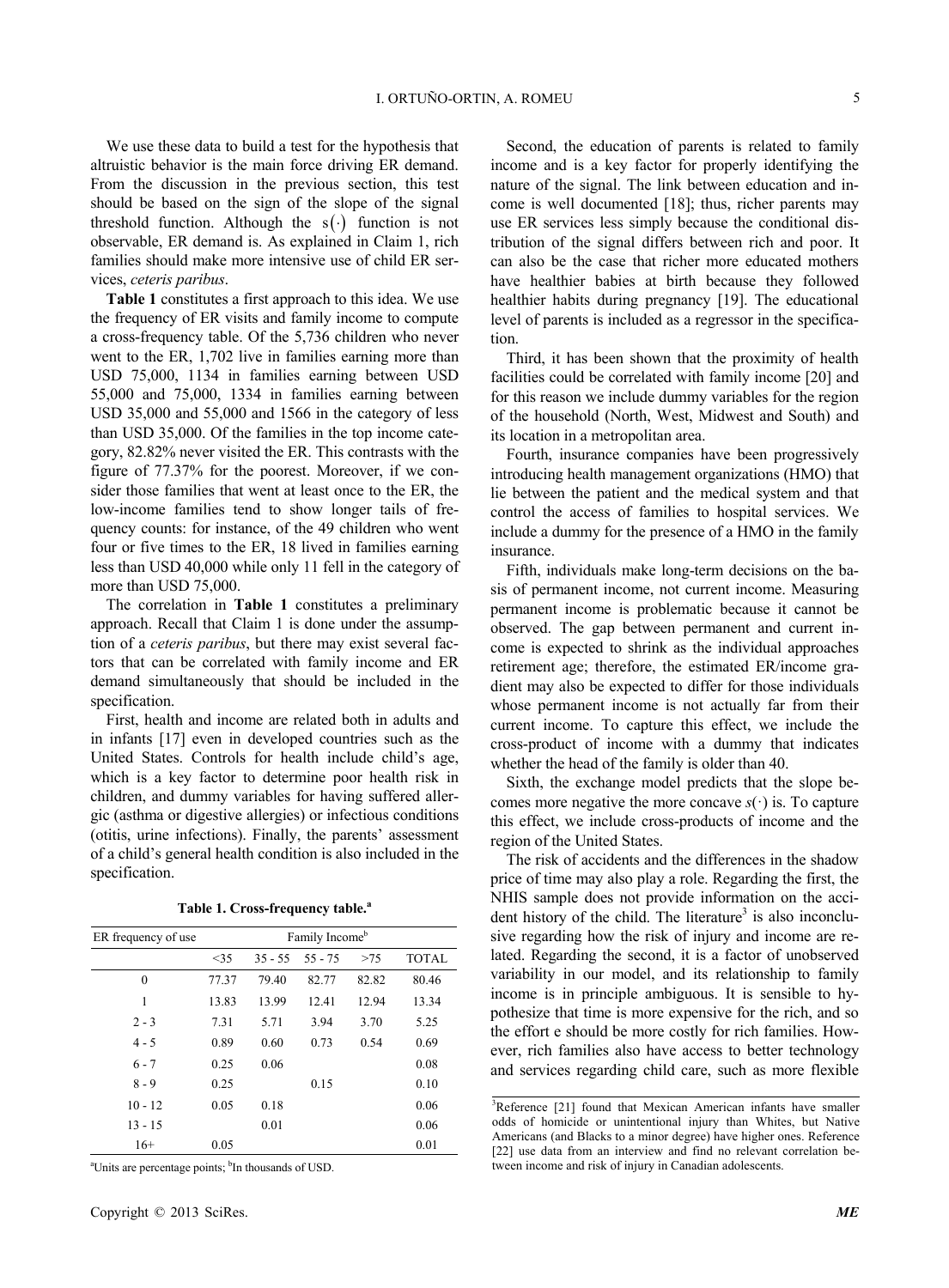job schedules, own vehicle, baby-care or nursery services, etc., which could lower the cost of effort for the rich.

Table 2. ER demand: income-related<sup>a</sup> coefficient estimates.

In addition to all the regressors above, dummies for sex, race, and Hispanic ethnicity of the children are also included.

The dependent variable is a categorical variable: ER demand expressed as intervals of the number of ER visits. For example, in the NHIS 2000, codes 1 to 7 are used for  $0, 1, \dots, 6$  visits, code 8 for 13 to 15 visits, and code 9 for more than 16 visits.<sup>4</sup> Standard linear least squares methods are inappropriate in this context as the dependent variable and the factors of interest are not linearly related. Thus, we propose a modified version of the standard ordered-choice models [23] where the latent variable is a count process. Put formally, let  $\{y_i, x_i\}$  for  $i = 1, \dots, N$ be a random sample of ER demand (*y* with support  $\{1, \dots, J\}$ ) and x a vector of covariates. Variable y is a transformation  $y = T(y^*)$  from a latent count variable *y*<sup>\*</sup> with probability function  $g(\cdot | x, \theta_0)$  where  $\theta_0$  is a vector of unknown parameters. The conditional probability of observing *yi* is given by

$$
\operatorname{Prob}\left(y_i \big| \mathbf{x}_i, \boldsymbol{\theta}_0\right) = \sum_j \bigg[ \mathbf{I}_{\left(y=j\right)} \sum_i g\left(y^* \big| \mathbf{x}_i, \boldsymbol{\theta}_0\right) \bigg] \tag{7}
$$

where  $I_{(·)}$  is the indicator function. A maximum likelihood estimator (MLE) of  $\theta_0$  solves the problem of maximizing the sum of (7) for the whole sample.

## **4. Main Results**

**Table 2** reports the MLE estimates of the model for three different choices of  $g(\cdot)$ . A first step is to consider that the latent  $y^*$  is a Poisson process with mean  $exp(x'\beta_0)$ . If the income is measured in logs, the corresponding *β* parameters can be interpreted as the income elasticity of expected ER demand. The first column of **Table 2** reports this and the coefficients for some other variables of interest.

White children make less use of the ER than black or hispano and the frequency of use decreases with age, as expected. The regressors that control for poor health condition show a strong negative sign. Regarding family structure, the greater the number of siblings, having a step father and father education affects negatively the number of ER visits. The children of working mothers seem to use ER more frequently.

The income parameter is negative and significant at the 1% level. Roughly, each USD 10,000 increment in family income reduces the expected frequency of use of ER facilities by approximately 4%, thus pointing in the direction of rejecting the null of altruistic behavior.

Still, we were concerned about the possibility that an

| Parameters <sup>b</sup>                 | <b>Ordered Count Model</b> |               |               |           |  |  |  |  |  |
|-----------------------------------------|----------------------------|---------------|---------------|-----------|--|--|--|--|--|
|                                         | <b>Poisson</b>             | <b>NegBin</b> | Hurdle        |           |  |  |  |  |  |
|                                         |                            |               | Probit        | Count     |  |  |  |  |  |
| Constant                                | $-0.500$                   | $-0.426$      | $-1.061$      | 0.778     |  |  |  |  |  |
| <b>Sex</b>                              | 0.007                      | 0.024         | 0.126         | $-0.237$  |  |  |  |  |  |
| Age                                     | $-0.069$                   | $-0.064$      | $-0.046$      | $-0.078$  |  |  |  |  |  |
| White                                   | $-0.287$                   | $-0.290$      | $-0.164$      | $-0.390$  |  |  |  |  |  |
| Hispano                                 | $-0.067$                   | $-0.072$      | $-0.205$      | 0.320     |  |  |  |  |  |
| Mother's education                      | 0.003                      | $-0.002$      | $-0.111$      | 0.029     |  |  |  |  |  |
| Father's education                      | $-0.041$                   | $-0.042$      | $-0.030$      | $-0.490$  |  |  |  |  |  |
| Step Mother                             | $-0.403$                   | $-0.297$      | $-0.488$      | 0.071     |  |  |  |  |  |
| <b>Step Father</b>                      | 0.812                      | 0.714         | 0.703         | 0.532     |  |  |  |  |  |
| Mother works FT                         | 0.104                      | 0.096         | 0.060         | 0.137     |  |  |  |  |  |
| No. sibling                             | $-0.109$                   | $-0.101$      | $-0.069$      | $-0.147$  |  |  |  |  |  |
| Infection                               | 0.421                      | 0.398         | 0.383         | 0.181     |  |  |  |  |  |
| Alergic                                 | 0.408                      | 0.425         | 0.331         | 0.282     |  |  |  |  |  |
| Perceived Health                        | 0.196                      | 0.183         | 0.134         | 0.216     |  |  |  |  |  |
| Insurance HMO                           | $-0.096$                   | $-0.068$      | $-.0.021$     | $-0.143$  |  |  |  |  |  |
| Urban                                   | $-0.332$                   | $-0.341$      | $-0.303$      | $-0.201$  |  |  |  |  |  |
| Income                                  | $-0.041$                   | $-0.039$      | $-0.008$      | $-0.115$  |  |  |  |  |  |
| Income & Age $> 40$                     | $-0.003$                   | $-0.003$      | $-0.020$      | 0.051     |  |  |  |  |  |
| Midwest                                 | 0.122                      | 0.009         | $-0.223$      | 0.569     |  |  |  |  |  |
| Northeast                               | 0.039                      | $-0.004$      | 0.267         | $-0.549$  |  |  |  |  |  |
| South                                   | $-0.123$                   | $-0.163$      | 0.113         | $-0.714*$ |  |  |  |  |  |
| Mid-W & Income                          | $-0.017$                   | $-0.005$      | 0.014         | $-0.052$  |  |  |  |  |  |
| North-E & Income                        | $-0.036$                   | $-0.032$      | $-0.070*$     | 0.069     |  |  |  |  |  |
| South & Income                          | 0.029                      | 0.032         | $-0.014$      | $0.144*$  |  |  |  |  |  |
| Goodness of fit and specification tests |                            |               |               |           |  |  |  |  |  |
| Average Loglik.                         | $-0.401$                   | 0.231         | 0.564         |           |  |  |  |  |  |
| Sample Size1                            | 3379                       | 3379          | 3379          | 724       |  |  |  |  |  |
| LK ratio p-value                        | 0.000                      | 0.0002        | 0.000         |           |  |  |  |  |  |
| Count                                   | Actual <sup>4</sup>        |               | <b>Fitted</b> |           |  |  |  |  |  |
| $\overline{0}$                          | 78.57                      | 73.56         | 78.87         | 78.55     |  |  |  |  |  |
| 1                                       | 15.12                      | 21.68         | 14.15         | 14.08     |  |  |  |  |  |
| 2.3                                     | 5.38                       | 4.64          | 5.81          | 6.55      |  |  |  |  |  |
| $4+$                                    | 0.91                       | 0.10          | 1.16          | 0.80      |  |  |  |  |  |
| Pearson's test                          |                            | 21.3          | 0.44          | 0.77      |  |  |  |  |  |

<sup>a</sup>The table shows a summary of the estimated coefficients for the incomerelated covariates. Estimates for the remaining socio-economic and health related variables are not shown and are available from the authors upon request; <sup>b</sup>Bold means significant at 5%.

incorrect specification of the latent count process could bias the results. The bottom of **Table 2** reports some measures of fit and specification tests. We computed the frequencies of the observed data and the predictions using the model estimates. The Poisson model fails to fit the frequencies of the observed counts, and a chi-squared Pearson test statistic rejects the null of a correct specification.

<sup>&</sup>lt;sup>4</sup>In the NHIS 1999 data set there were only 6 categories corresponding to 0, 1, 2 - 3, 4 - 9, 10 - 12 and more than 13 ER admissions.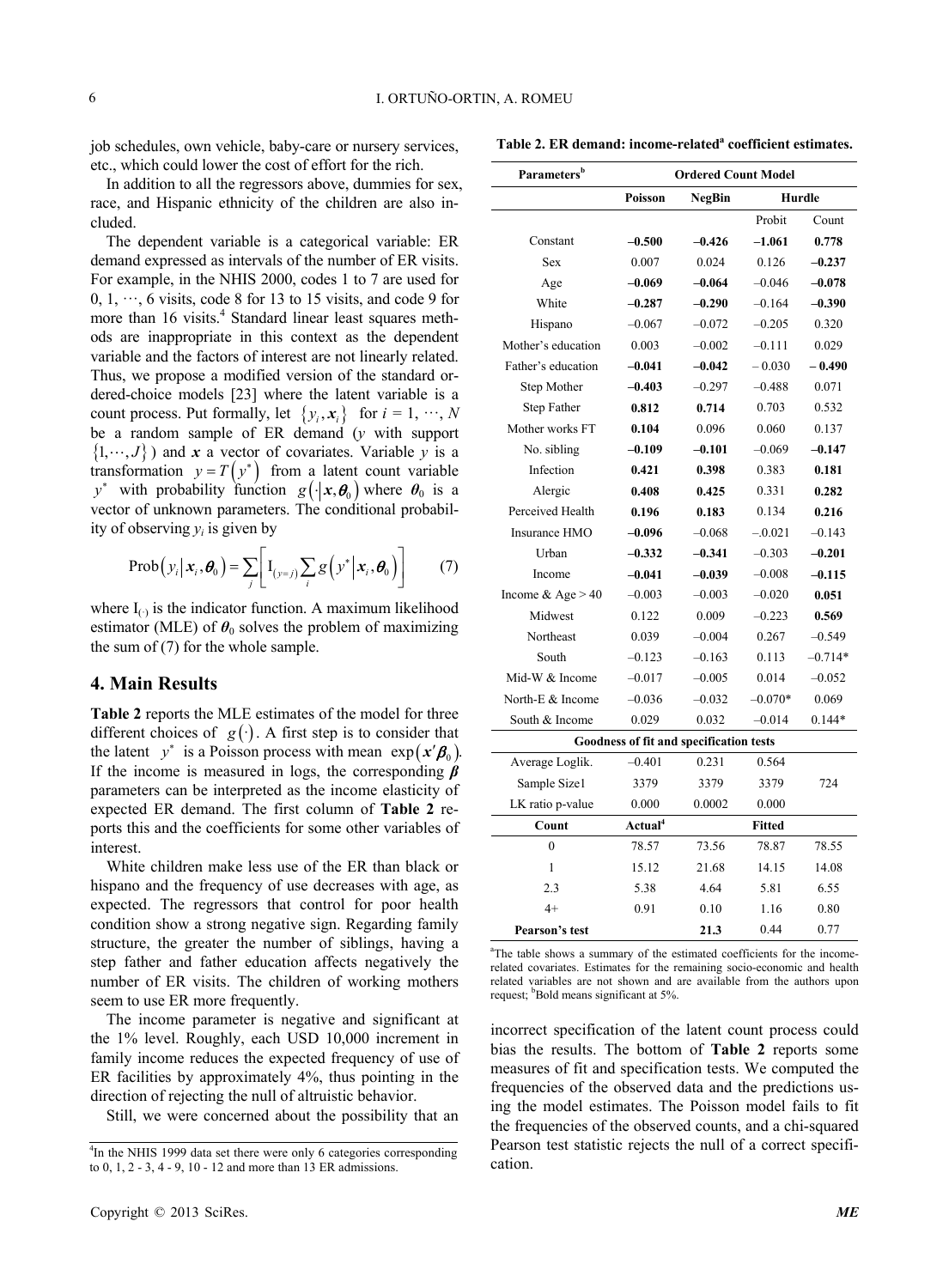The Poisson distribution is a one-parameter distribution with mean equal to variance: thus, it is not a good choice if the data show long tails and dispersion. In those cases, the negative binomial may help: if we denote as  $\theta_0 \equiv (\beta_0, \alpha_0)$  the parameter vector with  $\alpha_0 > 1$  and  $y^*$  is Negative Binomial with mean  $\lambda_0 = \exp(x' \beta_0)$ , the variance of  $y^*$  equals  $\alpha_0 \lambda_0$ . Thus, the  $\alpha_0$  parameter may account for the over-dispersion of the data.

The second column shows the results for a negative binomial specification. The negative binomial model improves the fit significantly and the Pearson test on the expected versus observed frequencies does not reject the null of a correct specification.

Our sample is also characterized by the presence of a huge number of zero visits: as reported in **Table 1**, zeros represent about 80% of the ER observations. One could think that all those zeros may contain a mixture of two different sub-samples of children: those who did not have any health problem or symptom during the year of the interview and those who did but whose parents did not go to the ER. This interpretation of the zero counts is appealing and introduces a higher degree of flexibility to the model. Thus, we specify a third model where the counts are the result of the mixture of two different processes: one driving the zero/non-zero outcomes and another accounting for the frequency counts conditional on a non-zero outcome observed. In such a "hurdle" model, we assume that  $y_1^*, y_2^*$  are count latent variables for each process both negative binomial with probability functions  $g_1(y_{1i}^* | x_{1i}, \theta_0^1)$  and  $g_2(y_{2i}^* | x_{2i}, \theta_0^2)$ . The conditioning variables in each of the processes may share some elements but all of them belong to the set of variables in  $x_i$ . The data-generating process is defined as  $y_i = 0$  if  $y_{i1}^* = 0$  and  $y_i = y_{2i}^*$  if  $y_{i1}^* > 0$ , and the probability function of the latent count process is given by the following expression:

$$
g(y_i|\mathbf{x}_i, \boldsymbol{\theta}_0) = I_{(y_i=0)}g_1(0|\mathbf{x}_{1i}, \boldsymbol{\theta}_{01}) + \cdots + I_{(y_i>0)} \frac{g_2(y_i|\mathbf{x}_{2i}, \boldsymbol{\theta}_{02})}{1g_2(0|\mathbf{x}_{2i}, \boldsymbol{\theta}_{02})} (1g_1(0|\mathbf{x}_{1i}, \boldsymbol{\theta}_{01}))
$$

Thus, under the hurdle model, the subpopulation of individuals who went at least once to the ER is allowed to differ in terms of its characteristics from the whole population [24]. Therefore, the income coefficient on the subpopulation of individuals who visited the ER at least once should include about only families who experienced at least one bad health episode and the income coefficient contains more information about the parents' decision which is what we are interested in. The last column of **Table 2** shows the coefficients of this sub-sample. We still find a significantly negative elasticity between income and ER utilization. Moreover, this elasticity is significantly greater for people under 40, precisely where

one would expect to find the greatest differences between current and permanent income. We also find that the elasticity differs significantly for different US regions and more specifically for the southern states.

**Figure 2** plots the relationship between income and ER utilization in the four U.S. regions. In the states of the South, where social mobility is lower [25], this relationship is much flatter. This result is in concordance with one the findings of the exchange model: a lower social mobility (greater *γ* parameter) implies a flatter relationship between income and ER demand.

## **5. Conclusion and Final Comments**

We propose a two-period theoretical model where parents have to decide whether to take their children to the emergency room or not. Their decision is analyzed under two competing frameworks: either parents are motivated by altruism or their decisions are based on contemplating children as an investment. Under generic altruism, rich parents should ceteris paribus take their children more often to the emergency room when faced with a given sign of illness. We find that this testable prediction is not verified in an ordered latent count model where the frequency of emergency room utilization is regressed on a set of covariates that include family income. We also find that explanations other than those predicted by an exchange model do not affect this main result. First, although rich families could have better access to preventive care and hence replace the need for emergency room utilization by more continued well-baby check-ups, this substitution effect is not enough to explain the magnitude of the gradient observed. Second, a similar result follows when we include controls for the differences between permanent and current income. And third, we find that the predictions of the exchange model in terms of the relation between income gradient and social mobility are not rejected by the evidence at hand.

The evidence presented here suggests that children



**Figure 2. Child ER demand with respect to income in four U.S. regions.**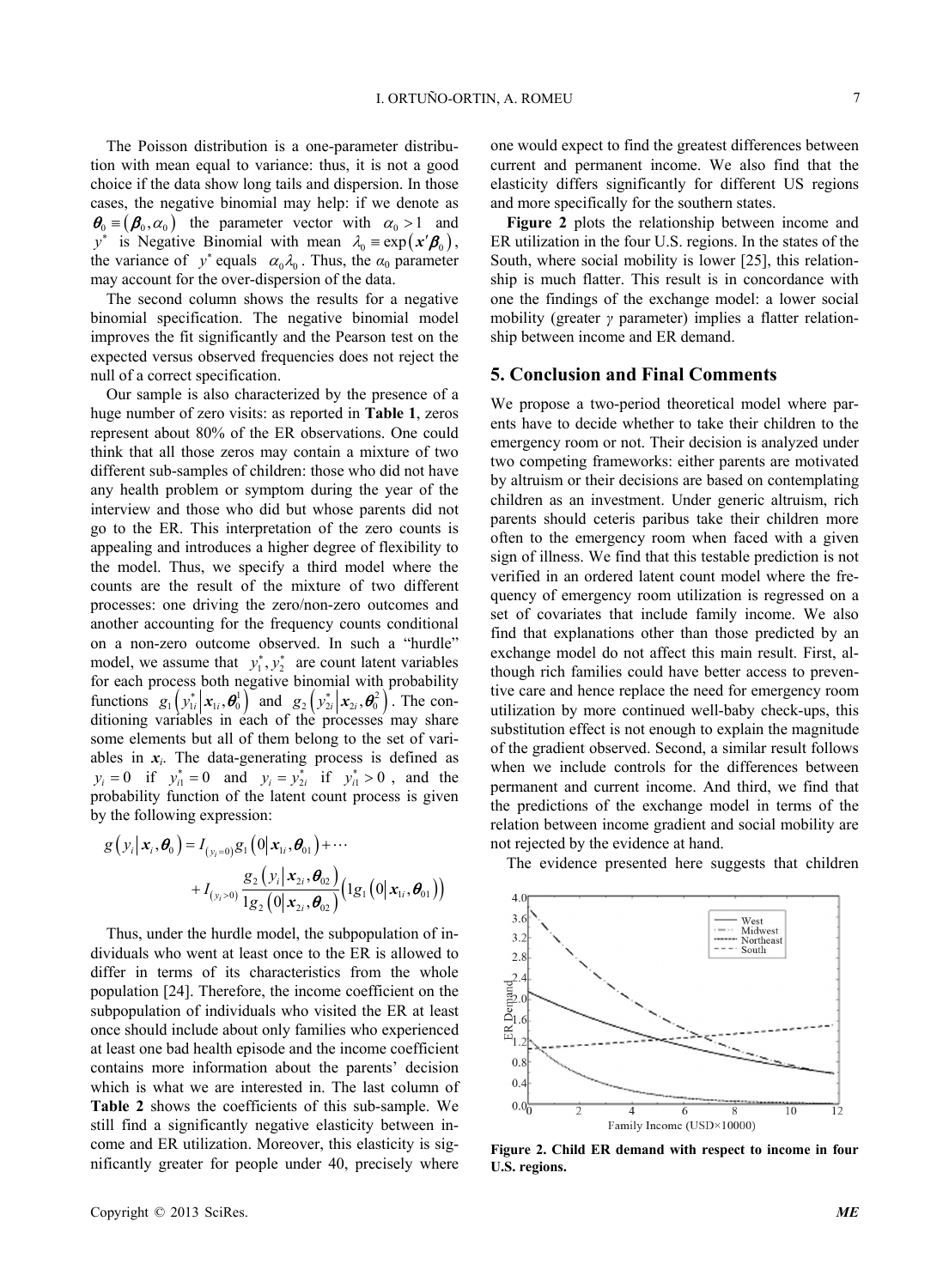might still play an important role as assets for parents' old age in developed economies. Integrating parents' health investment in children with fertility decisions will be part of further research on this issue. There are economic measures other than the health investment decision analyzed here and those already considered in the relevant literature that should also be studied. For instance, if our analysis is correct and children can be seen as an investment, parents might invest less in pension funds than would adults with no children. This and other similar empirical questions will also be analyzed in future work.

### **6. Acknowledgements**

We thank Manuela Lopez-Azorín for her assistance in technical questions on child health, and Klaus Desmet for helpful discussion. We acknowledge the financial support received from the Ministerio de Educación, SEJ-2007/67135ECON, ECO-2010-19830 and Fundación SENECA 11998-PHCS-09.

## **REFERENCES**

- [1] R. Barro, "Are Government Bonds Net Wealth?" *Journal of Political Economy*, Vol. 82, No. 6, 1974, pp. 1095- 1117.
- [2] G. Becker, "A Theory of Social Interactions." *Journal of Political Economy*, Vol. 82, No. 6, 1974, pp. 1063-1093. [doi:10.1080/17405620903024263](http://dx.doi.org/10.1080/17405620903024263)
- [3] B. Bernheim, A. Shleifer, and L. Summers, "The Strategic Bequest Motive," *Journal of Political Economy*, Vol. 93, No. 6, 1985, pp. 1045-1076. [doi:10.1086/261351](http://dx.doi.org/10.1086/261351)
- [4] D. Cox, "Motives for Private Income Transfers," *Journal of Political Economy*, Vol. 95, No. 31, 1987, pp. 508-546. [doi:10.1086/261470](http://dx.doi.org/10.1086/261470)
- [5] N. Tomes, "The Family, Inheritance, and the Intergenerational Transmission of Inequality," *Journal of Political Economy*, Vol. 89, No. 5, 1981, pp. 928-958, [doi:10.1086/261014](http://dx.doi.org/10.1086/261014)
- [6] P. Menchik, "Primogeniture, Equal Sharing and the U.S. Distribution of Wealth," *Quarterly Journal of Economics*, Vol. 94, No. 2, 1980, pp. 299-316, [doi:10.2307/1884542](http://dx.doi.org/10.2307/1884542)
- [7] K. McGarry and R. F. Schoeni, "Transfer Behavior in the Health and Retirement Study: Measurement and the Redistribution of Resources within the Family," *The Journal of Human Resources*, Vol. 30, Special Issue, 1995, pp. 184-226, [doi:10.2307/146283](http://dx.doi.org/10.2307/146283)
- [8] K. A. Couch, M. C. Daly and D. A. Wolf, "Time? Money? Both? The Allocation of Resources to Older Parents," *Demography*, Vol. 36, No. 2, 1999, pp. 219-232. [doi:10.2307/2648110](http://dx.doi.org/10.2307/2648110)
- [9] M. Boldrin and L. E. Jones, "Mortality, Fertility and Saving Decisions in a Malthusian Economy," *Review of Economic Dynamics*, Vol. 5, No. 4, 2002, pp. 775-814. [doi:10.1006/redy.2002.0186](http://dx.doi.org/10.1006/redy.2002.0186)
- [10] D. Cox and O. Stark, "Intergenerational Transfers and the Demonstration Effect," Boston College Working Papers in Economics No. 329, Boston College, Chestnut Hill, 1994. http://fmwww.bc.edu/EC-P/wp329.pdf
- [11] L. Kotlikoff and A. Spivak, "The Family as Incomplete Annuities Market," *Journal of Political Economy*, Vol. 89, No. 2, 1981, pp. 372-391. [doi:10.1086/260970](http://dx.doi.org/10.1086/260970)
- [12] S. Budriá-Rodríguez, J. Díaz-Gimenez and J. R. Rull, "Updated Facts on the U.S. Distributions of Earnings, Income, and Wealth," In *Quarterly Review*, Vol. 26, No. 3, 2002, pp. 1-35. www.minneapolisfed.org/research/QR/QR2631.pdf
- [13] G. Solon, "Cross-Country Differences in Inter-Generational Earnings Mobility," *The Journal of Economic Perspectives*, Vol. 16, No. 3, 2002, pp. 59-66. [doi:10.1257/089533002760278712](http://dx.doi.org/10.1257/089533002760278712)
- [14] M. Corak, "Do Poor Children Become Poor Adults? Lessons from a Cross Country Comparison of Generational Earnings Mobility," IZA Discussion Paper No. 1993, 2006. http://ftp.iza.org/dp1993.pdf
- [15] V. Sharma, S. Simon, J. Bakewell, E. Ellerbeck, M. Fox and D. Wallace, "Factors Influencing Infant Visits to Emergency Departments," *Pedriatics*, Vol. 106, No. 5, 2000, pp. 1031-1039. [doi:10.1542/peds.106.5.1031](http://dx.doi.org/10.1542/peds.106.5.1031)
- [16] J. Billings and T. Mijanovich, "Emergency Room Use: The New York Story," In: *Issue Brief*, The Commonwealth Fund, New York, 2000.
- [17] A. Case, D. Lubotsky and C. Paxson, "Economics Status and Health in Childhood: The Origins of the Gradient," *American Economic Review*, Vol. 92, No. 5, 2002. pp. 1308-1334. [doi:10.1257/000282802762024520](http://dx.doi.org/10.1257/000282802762024520)
- [18] O. Ashenfelter and C. Rouse, "Schooling, Intelligence and Income in America," Princeton University Press, Princeton, 2000.
- [19] J. Currie and E. Moretti, "Mother's Education and the Intergenerational Transmission of Human Capital: Evidence from College Openings," *Quarterly Journal of Economics*, Vol. 118, No. 4, 2003, pp. 1495-523. [doi:10.1162/003355303322552856](http://dx.doi.org/10.1162/003355303322552856)
- [20] J. Currie and P. Reagan, "Distance to Hospitals and Children's Access to Care: Is Being Closer Better, and for Whom?" *Economic Inquiry*, Vol. 41, No. 3, 2003, pp. 378-391. [doi:10.1093/ei/cbg015](http://dx.doi.org/10.1093/ei/cbg015)
- [21] A. Jain, B. Khoshnood, K. Lee and J. Concato, "Injury Related Infant Death: the Impact of Race and Birth Weight," *Injury Prevention*, Vol. 7, No. 2, 2001, pp. 135-140. [doi:10.1136/ip.7.2.135](http://dx.doi.org/10.1136/ip.7.2.135)
- [22] W. Pickett, M. Garner, W. Boyce and M. King, "Gradients in Risk for Youth Injury Associated with Multiple-Risk Behaviors: A Study of 11,239 Canadian Adolescents," *Social Science and Medicine*, Vol. 55, No. 6, 2002, pp. 1055-1068. [doi:10.1016/S0277-9536\(01\)00224-6](http://dx.doi.org/10.1016/S0277-9536(01)00224-6)
- [23] D. A. Greene and W. H. Hensher, "Modelling Ordered Choices: A Primer," Cambridge University Press, Cambridge, 2008.
- [24] P. Deb and P. Trivedi, "Demand for Medical Care by the Elderly: A Finite Mixture Approach," *Journal of Applied*